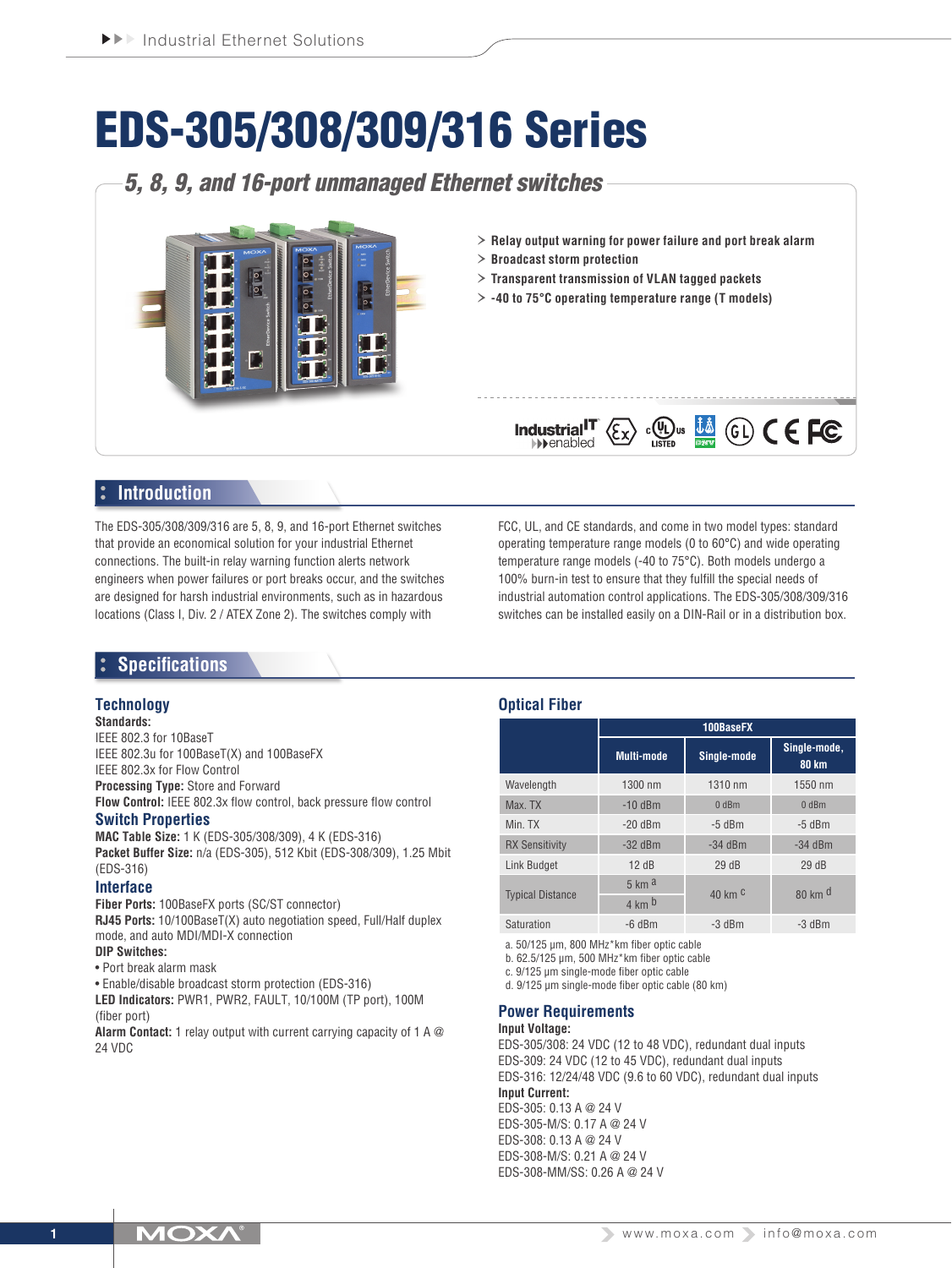EDS-309-3M: 0.31 A @ 24 V EDS-316: 0.27 A @ 24 V EDS-316-M/S/MM/SS/MS: 0.44 A @ 24 V **Overload Current Protection:** EDS-305, EDS-305-M, EDS-305-S, EDS-308: 1.1 A EDS-308-M/S/MM/SS, EDS-309 series, EDS-316 series: 1.6 A **Connection:** 1 removable 6-pin terminal blocks **Reverse Polarity Protection:** Present

#### **Physical Characteristics**

**Housing:** Metal, IP30 protection **Dimensions:** EDS-305/308/309 Series: 53.6 x 135 x 105 mm (2.11 x 5.31 x 4.13 in) EDS-316 Series: 80.1 x 135 x 105 mm (3.15 x 5.31 x 4.13 in) **Weight:** EDS-305/308/309 Series: 790 g EDS-316 Series: 1140 g **Installation:** DIN-Rail mounting, wall mounting (with optional kit)

## **Environmental Limits**

**Operating Temperature:** Standard Models: 0 to 60°C (32 to 140°F) Wide Temp. Models: -40 to 75°C (-40 to 167°F) **Storage Temperature:** -40 to 85°C (-40 to 185°F) **Ambient Relative Humidity:** 5 to 95% (non-condensing)

#### **Standards and Certifications**

#### **Safety:** EDS-305 Series: UL 508, UL 60950-1, CSA C22.2 No. 60950-1 EDS-308/309/316 Series: UL 508, UL 60950-1, CSA C22.2 No. 60950-1, EN 60950-1 **Hazardous Location:** UL/cUL Class I Division 2 Groups A/B/C/D, ATEX Zone 2 Ex nC IIC **EMI:** FCC Part 15 Subpart B Class A, EN 55022 Class A **EMS:** EN 61000-4-2 (ESD) Level 3, EN 61000-4-3 (RS) Level 3, EN 61000-4-4 (EFT) Level 3, EN 61000-4-5 (Surge) Level 3, EN 61000-4-6 (CS) (EDS-305/308: Level 2; EDS-309/316: Level 3) **Marine:** DNV, GL **Shock:** IEC 60068-2-27 **Freefall:** IEC 60068-2-32 **Vibration:** IEC 60068-2-6 Note: Please check Moxa's website for the most up-to-date certification status. **MTBF** (mean time between failures) **Time:** EDS-305 series: 422,000 hrs EDS-308 series: 255,000 hrs EDS-309 series: 396,000 hrs EDS-316 series: 257,000 hrs

**Database:** MIL-HDBK-217F, GB 25°C **Warranty Warranty Period:** 5 years

**Details:** See www.moxa.com/warranty